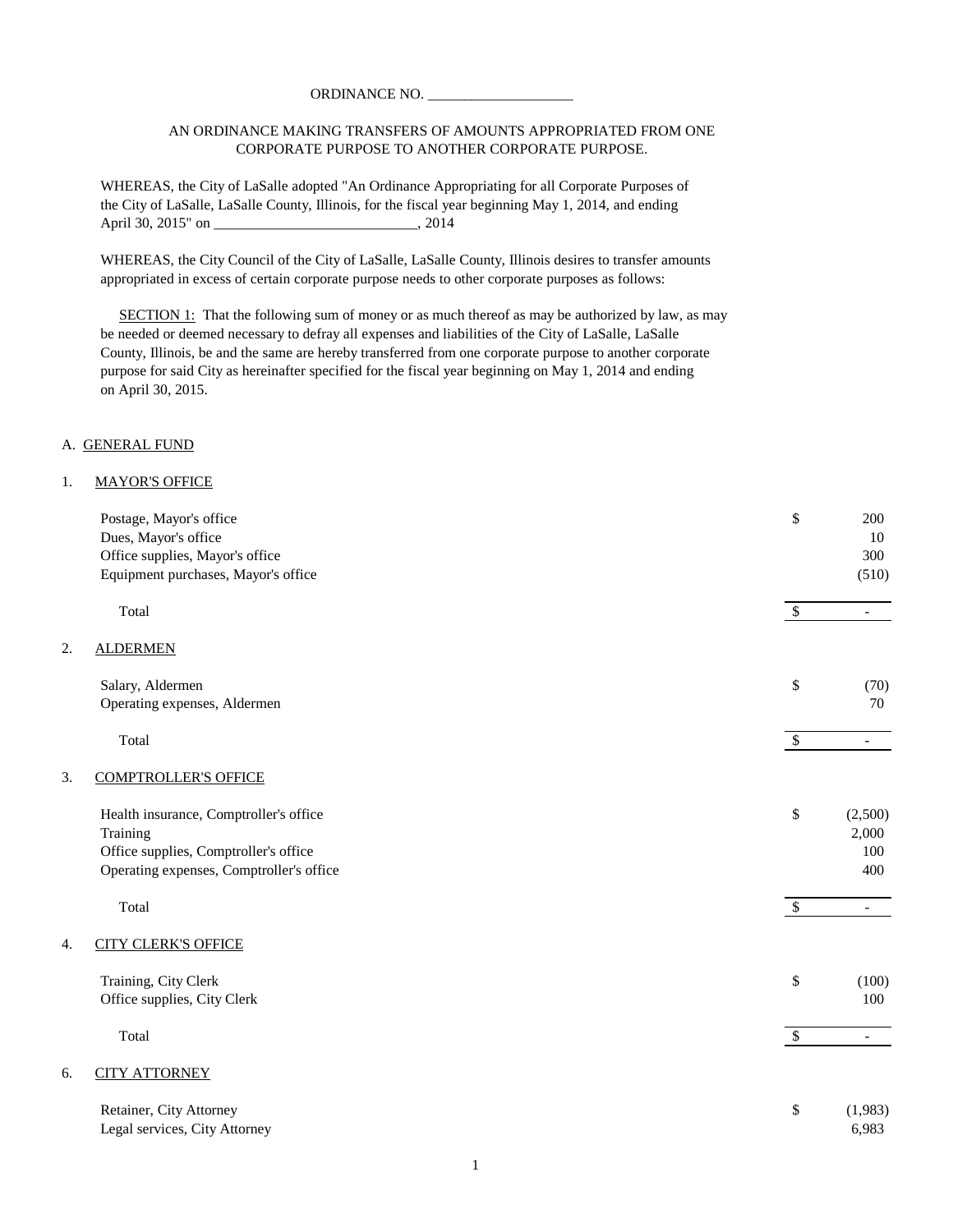|     | Union negotiations, City Attorney                     |               | (5,000)                  |
|-----|-------------------------------------------------------|---------------|--------------------------|
|     | Total                                                 | $\mathcal{S}$ | $\overline{\phantom{a}}$ |
| 7.  | <b>ECONOMIC DEVELOPER</b>                             |               |                          |
|     | Maintenance service - equipment, Economic Developer   | \$            | 60                       |
|     | Grant writing fees, Economic Developer                |               | (1,000)                  |
|     | Training, Economic Developer                          |               | (410)                    |
|     | Maintenance supplies-equipment, Economic Developer    |               | 75                       |
|     | Office supplies, Economic Developer                   |               | 1,275                    |
|     | Total                                                 | $\mathcal{S}$ | $\overline{\phantom{a}}$ |
| 8.  | <b>PUBLIC SAFETY - POLICE</b>                         |               |                          |
|     | Other professional services, police                   | \$            | 200                      |
|     | Travel, police                                        |               | 1,050                    |
|     | Training expenses, police                             |               | 7,300                    |
|     | Training, police                                      |               | (10,000)                 |
|     | Memberships, police                                   |               | 50                       |
|     | Liability insurance, police                           |               | 525                      |
|     | Maintenance supplies - vehicle, police                |               | (5,050)                  |
|     | Equipment purchase, police                            |               | (19,075)                 |
|     | Salaries, police dispatchers                          |               | 25,000                   |
|     | Total                                                 | $\mathcal{S}$ | $\overline{\phantom{a}}$ |
| 9.  | <b>PUBLIC SAFETY - FIRE</b>                           |               |                          |
|     | Maintenance service - building, fire                  | \$            | 1,600                    |
|     | Maintenance service - equipment, fire                 |               | (110)                    |
|     | Maintenance service - vehicles, fire                  |               | (8,000)                  |
|     | Medical - ambulance, fire                             |               | 20                       |
|     | Postage, fire                                         |               | 35                       |
|     | Training, fire                                        |               | (1,705)                  |
|     | Liability insurance, fire                             |               | 1,900                    |
|     | Maintenance supplies - building, fire                 |               | 1,000                    |
|     | Maintenance supplies - equipment, fire                |               | 20                       |
|     | Maintenance supplies - fire equipment, fire           |               | 50                       |
|     | Maintenance supplies - vehicles, fire                 |               | 3,550                    |
|     | Maintenance supplies - radios, fire                   |               | 35                       |
|     | Operating supplies, fire<br>Vehicle purchase, fire    |               | 1,400<br>205             |
|     |                                                       |               |                          |
|     | Total                                                 | $\mathcal{S}$ | $\overline{\phantom{a}}$ |
| 11. | <b>PUBLIC WORKS - STREET</b>                          |               |                          |
|     | Salaries - foreman, street department                 | \$            | 8,300                    |
|     | Maintenance service - equipment, street department    |               | 6,000                    |
|     | Maintenance service - vehicles, street department     |               | (5,000)                  |
|     | Maintenance service - snow removal, street department |               | 1,650                    |
|     | Maintenance service - sewer, street department        |               | 9,500                    |
|     | Traffic signals maintenance, street department        |               | (15,000)                 |
|     | Maintenance service - demolition, street department   |               | (50,000)                 |
|     | Training expenses, street department                  |               | 33                       |
|     | 2                                                     |               |                          |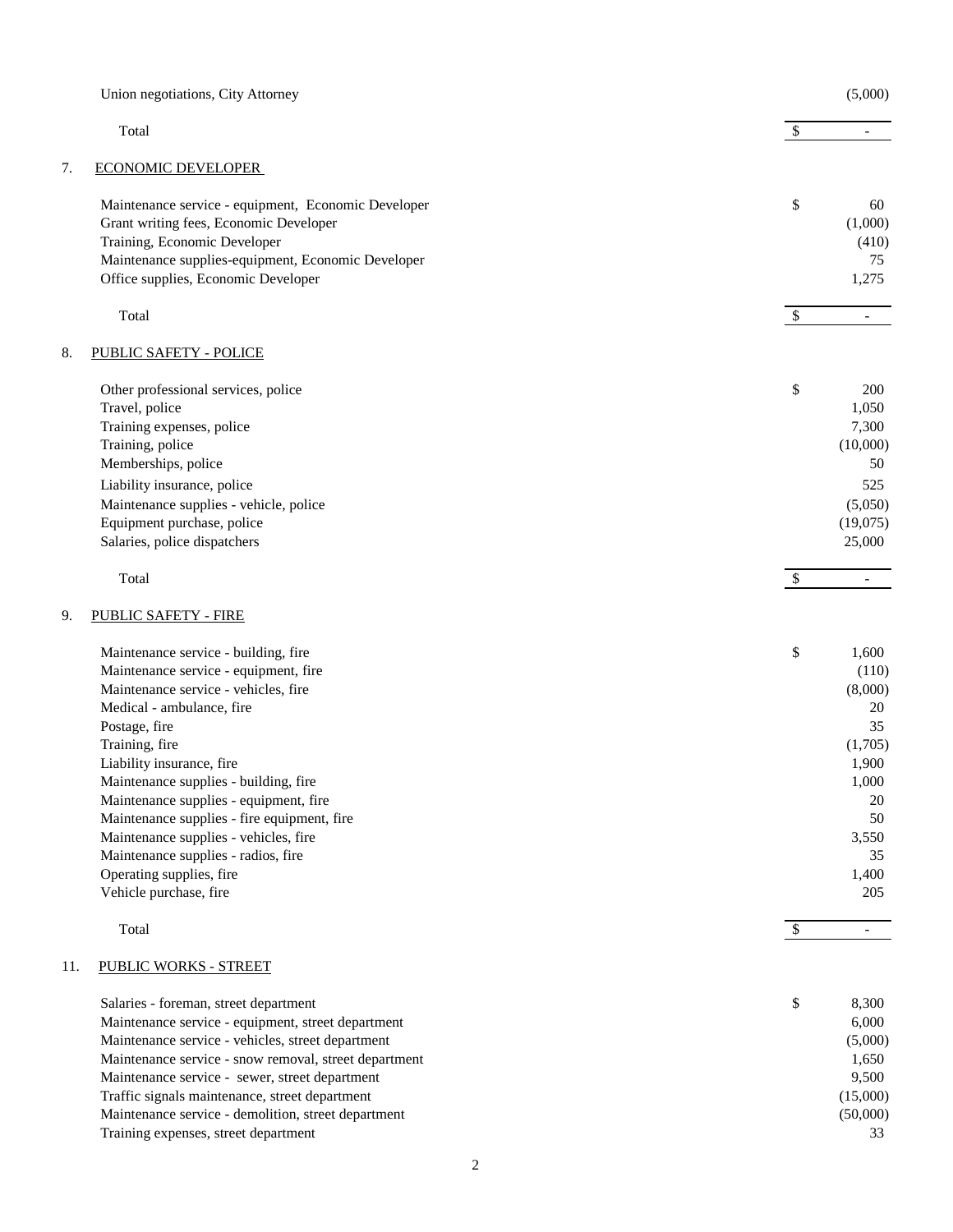|     | Training, street department<br>Street lighting, street department<br>Rentals, street department<br>Other contractual services - tree/weed cut & trim, street department<br>Maintenance supplies - granular materials, street department<br>Maintenance supplies - equipment, street department<br>Maintenance supplies - streets, street department |                           | (1, 383)<br>(9,000)<br>(3,000)<br>800<br>(5,000)<br>3,800<br>18,000 |
|-----|-----------------------------------------------------------------------------------------------------------------------------------------------------------------------------------------------------------------------------------------------------------------------------------------------------------------------------------------------------|---------------------------|---------------------------------------------------------------------|
|     | Street signs, street department                                                                                                                                                                                                                                                                                                                     |                           | 1,000                                                               |
|     | Curbs, street department                                                                                                                                                                                                                                                                                                                            |                           | 5,000                                                               |
|     | Sidewalk repair, street department                                                                                                                                                                                                                                                                                                                  |                           | 6,100                                                               |
|     | Chemicals, street department                                                                                                                                                                                                                                                                                                                        |                           | 3,200                                                               |
|     | Sewer maintenance supplies, street department                                                                                                                                                                                                                                                                                                       |                           | 12,625                                                              |
|     | Maintenance supplies - road salt, street department                                                                                                                                                                                                                                                                                                 |                           | 102,000                                                             |
|     | Equipment purchase, street department                                                                                                                                                                                                                                                                                                               |                           | (10,000)                                                            |
|     | Vehicle purchase, street department                                                                                                                                                                                                                                                                                                                 |                           | (85,000)                                                            |
|     | Fleet, street department                                                                                                                                                                                                                                                                                                                            |                           | 7,000                                                               |
|     | Contingency, street department                                                                                                                                                                                                                                                                                                                      |                           | (1,625)                                                             |
|     | Total                                                                                                                                                                                                                                                                                                                                               | $\boldsymbol{\mathsf{S}}$ | $\overline{\phantom{a}}$                                            |
| 12. | <b>CITY ENGINEER</b>                                                                                                                                                                                                                                                                                                                                |                           |                                                                     |
|     | Engineering services, City Engineer                                                                                                                                                                                                                                                                                                                 | \$                        | (2,500)                                                             |
|     | Office supplies, City Engineer                                                                                                                                                                                                                                                                                                                      |                           | 500                                                                 |
|     | Operating expenses, City Engineer                                                                                                                                                                                                                                                                                                                   |                           | 2,000                                                               |
|     | Total                                                                                                                                                                                                                                                                                                                                               | $\overline{\mathcal{S}}$  |                                                                     |
| 13. | PUBLIC WORKS - BUILDING/CITY HALL                                                                                                                                                                                                                                                                                                                   |                           |                                                                     |
|     | Maintenance service - equipment, city hall                                                                                                                                                                                                                                                                                                          | \$                        | 500                                                                 |
|     | Capital improvements/other, city hall                                                                                                                                                                                                                                                                                                               |                           | (500)                                                               |
|     | Total                                                                                                                                                                                                                                                                                                                                               | $\mathcal{S}$             |                                                                     |
| 14. | <b>BUILDING INSPECTOR'S OFFICE</b>                                                                                                                                                                                                                                                                                                                  |                           |                                                                     |
|     | Salary, Assistant Rental Building Inspector                                                                                                                                                                                                                                                                                                         | \$                        | (550)                                                               |
|     | Health insurance, Rental Building Inspector                                                                                                                                                                                                                                                                                                         |                           | 700                                                                 |
|     | Unemployment insurance, Rental Building Inspector                                                                                                                                                                                                                                                                                                   |                           | (300)                                                               |
|     | Uniform allowance, Rental Building Inspector                                                                                                                                                                                                                                                                                                        |                           | (350)                                                               |
|     | Maintenance service equipment, Rental Building Inspector                                                                                                                                                                                                                                                                                            |                           | (1,500)                                                             |
|     | Maintenance service vehicles, Rental Building Inspector                                                                                                                                                                                                                                                                                             |                           | 100                                                                 |
|     | Plumbing inspection fees, Rental Building Inspector                                                                                                                                                                                                                                                                                                 |                           | 2,700                                                               |
|     | Inspections, other, Rental Building Inspector                                                                                                                                                                                                                                                                                                       |                           | (1,000)                                                             |
|     | Postage expense, Rental Building Inspector                                                                                                                                                                                                                                                                                                          |                           | 600                                                                 |
|     | Publishing, Rental Building Inspector                                                                                                                                                                                                                                                                                                               |                           | (600)                                                               |
|     | Training expense, Rental Building Inspector                                                                                                                                                                                                                                                                                                         |                           | (250)                                                               |
|     | Subscriptions, Rental Building Inspector                                                                                                                                                                                                                                                                                                            |                           | (100)                                                               |
|     | Maintenance supplies - equipment, Rental Building Inspector                                                                                                                                                                                                                                                                                         |                           | (300)                                                               |
|     | Maintenance supplies - vehicles, Rental Building Inspector                                                                                                                                                                                                                                                                                          |                           | (500)                                                               |
|     | Office supplies, Rental Building Inspector                                                                                                                                                                                                                                                                                                          |                           | (250)                                                               |
|     | Operating expenses, Rental Building Inspector                                                                                                                                                                                                                                                                                                       |                           | 1,400                                                               |
|     | Field supplies, Rental Building Inspector                                                                                                                                                                                                                                                                                                           |                           | 200                                                                 |
|     | Total                                                                                                                                                                                                                                                                                                                                               | $\boldsymbol{\mathsf{S}}$ | $\overline{\phantom{a}}$                                            |
| 15. | <b>PUBLIC WORKS - SUPERINTENDENT</b>                                                                                                                                                                                                                                                                                                                |                           |                                                                     |
|     | Maintenance service - vehicles, superintendent, public works                                                                                                                                                                                                                                                                                        | \$                        | (1,000)                                                             |
|     | Maintenance supplies - vehicles, superintendent, public works                                                                                                                                                                                                                                                                                       |                           | 500                                                                 |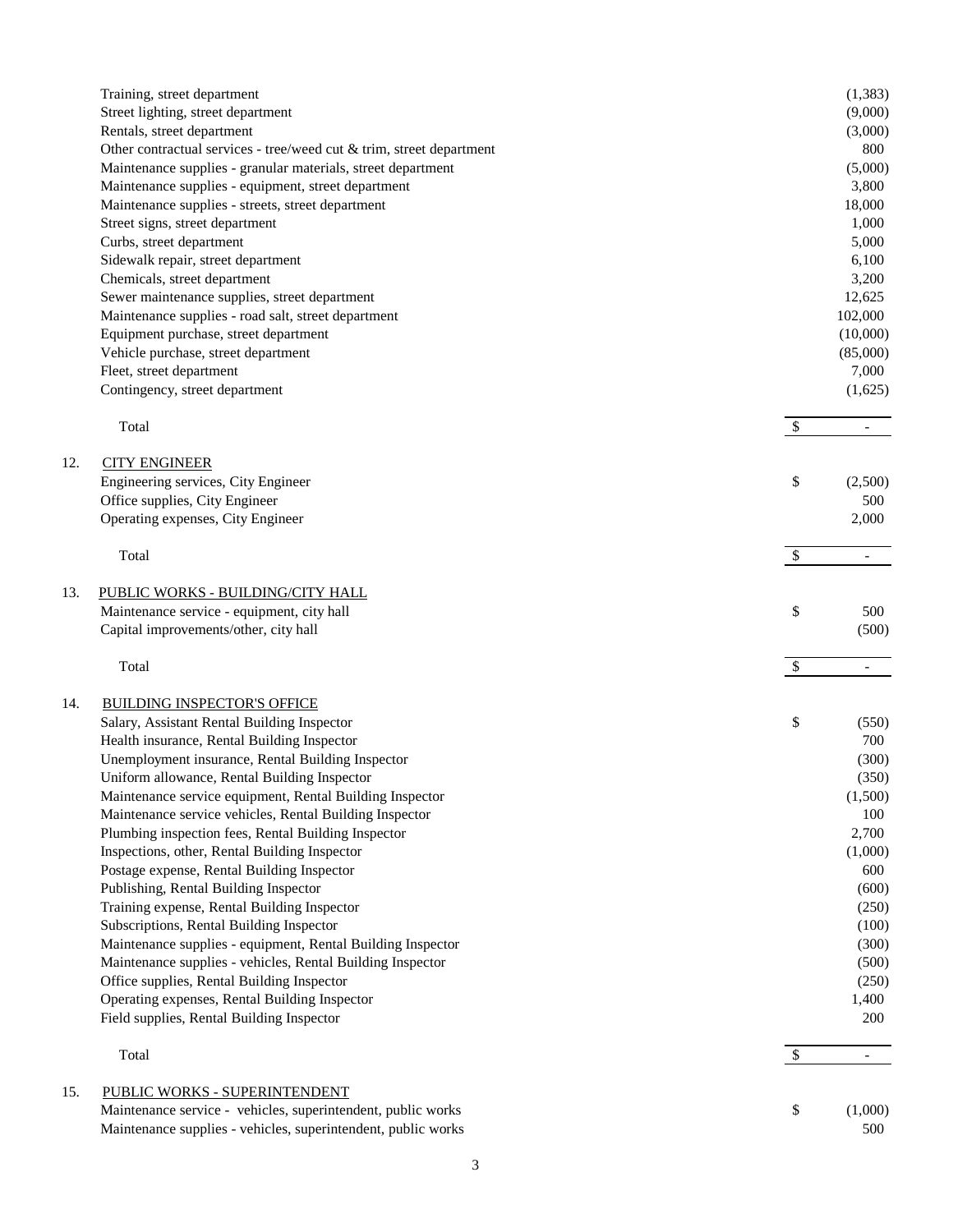|     | Operating expenses, superintendent, public works                                                 |                           | 100                      |
|-----|--------------------------------------------------------------------------------------------------|---------------------------|--------------------------|
|     | Fuel, superintendent, public works                                                               |                           | 400                      |
|     | Total                                                                                            | $\boldsymbol{\mathsf{S}}$ | $\overline{\phantom{a}}$ |
| 16. | <b>MISCELLANEOUS</b>                                                                             |                           |                          |
|     | Community relations - Comprehensive plan grant                                                   | \$                        | 25,000                   |
|     | Community relations - Grants                                                                     |                           | 82,000                   |
|     | Community development - Postage, promotional                                                     |                           | 103                      |
|     | Community development - Publishing, promotional                                                  |                           | 1,800                    |
|     | Community development - Community relations, promotional                                         |                           | 6,200                    |
|     | Community development - Celebrate LaSalle                                                        |                           | 1,600                    |
|     | Community development - Contingency                                                              |                           | (9,703)                  |
|     | Grant expenses - other                                                                           |                           | (107,000)                |
|     | Capital outlay - Capital improvements other, property                                            |                           | (10,000)                 |
|     | Capital outlay - Streets, street repairs                                                         |                           | (43, 665)                |
|     | Tax Refund, Brad Beemer                                                                          |                           | 601                      |
|     | Tax Refund, F. Bedanko                                                                           |                           | 765                      |
|     | Tax Refund, Kelly Family                                                                         |                           | 766                      |
|     | Transfer to 2010 Recovery Bond Fund                                                              |                           | 22,548                   |
|     | Transfer to 2008 Bond                                                                            |                           | 11,085                   |
|     | <b>Transfer to Other Funds</b>                                                                   |                           | 17,900                   |
|     |                                                                                                  |                           |                          |
|     | Total                                                                                            | $\mathcal{S}$             |                          |
|     | D. MOTOR FUEL TAX FUND<br>Construction, capital outlay - streets<br>Interfund operating transfer | \$                        | 2,560<br>(2,560)         |
|     | Total                                                                                            | \$                        | $\overline{\phantom{a}}$ |
|     | F. PLAYGROUND AND RECREATION FUND                                                                |                           |                          |
|     | Salaries - regular, park and recreation                                                          | \$                        | 38,400                   |
|     | Salaries - swimming pool, park and recreation                                                    |                           | 117,000                  |
|     | Unemployment insurance, park and recreation                                                      |                           | 2,400                    |
|     | Social security contributions, park and recreation                                               |                           | 9,600                    |
|     | Programs, park and recreation                                                                    |                           | 6,770                    |
|     | Postage, park and recreation                                                                     |                           | 180                      |
|     | Telephone, park and recreation                                                                   |                           | 1,800                    |
|     | Training, park and recreation                                                                    |                           | 2,700                    |
|     | Utilities, park and recreation                                                                   |                           | 500                      |
|     | Maintenance supplies - pool, park and recreation                                                 |                           | 12,600                   |
|     | Maintenance supplies - parks, park and recreation                                                |                           | 19,800                   |
|     | Office supplies, park and recreation                                                             |                           | 2,448                    |
|     | Concessions, park and recreation                                                                 |                           | 8,000                    |
|     | Capital improvements, park and recreation                                                        |                           | 22,440                   |
|     | Miscellaneous expense, park and recreation                                                       |                           |                          |
|     | Total                                                                                            | $\boldsymbol{\mathsf{S}}$ | 244,638                  |
|     |                                                                                                  |                           |                          |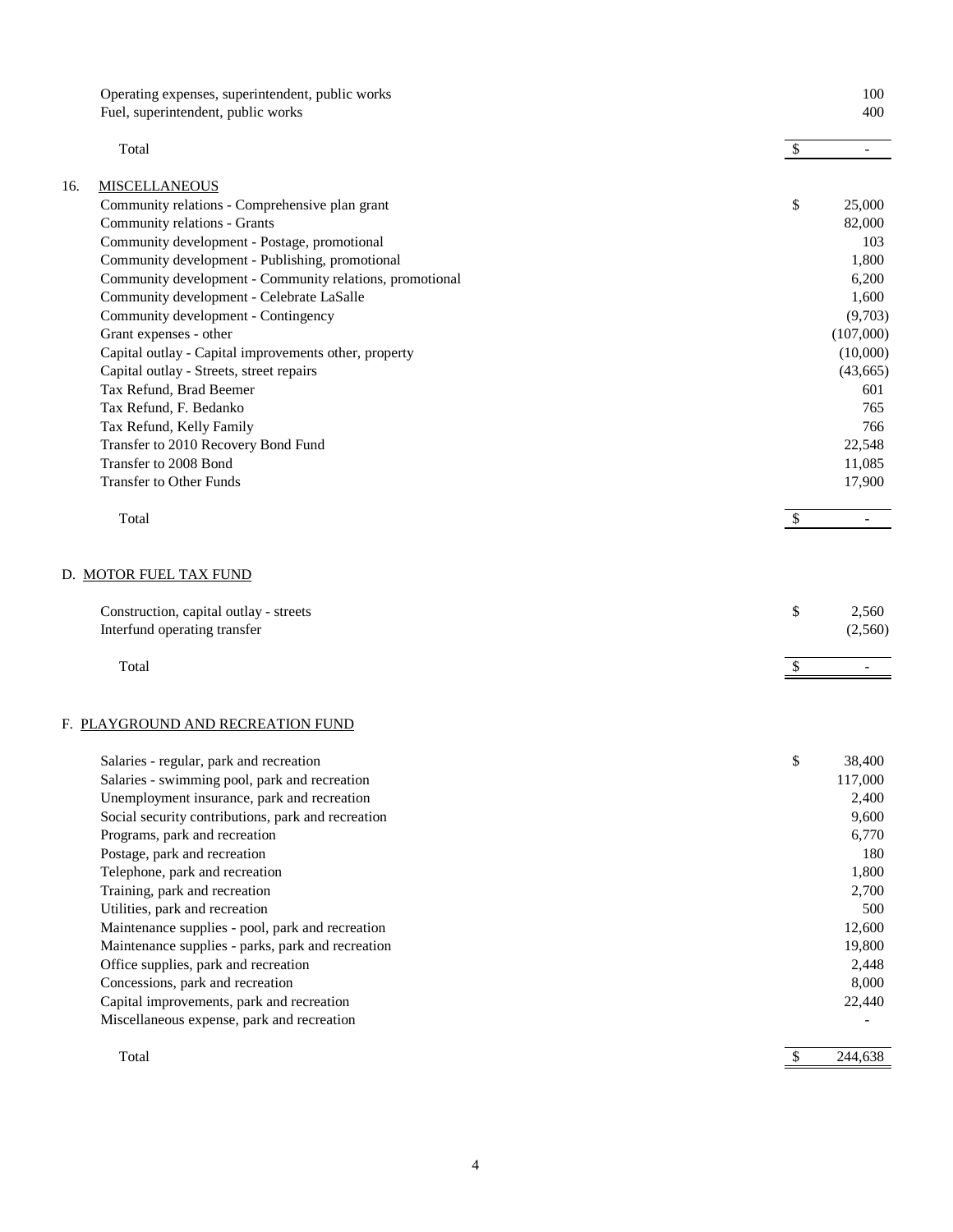## I. PUBLIC PARKS FUND

| Salaries, building and grounds, public parks<br>Maintenance service - vehicles, public parks<br>Maintenance service - other, public parks<br>Utilities, public parks<br>Maintenance supplies - equipment, public parks<br>Maintenance supplies - swimming pool, public parks<br>Operating supplies, public parks | \$                        | 600<br>(1,000)<br>1,600<br>(10,900)<br>2,000<br>3,100<br>4,600 |
|------------------------------------------------------------------------------------------------------------------------------------------------------------------------------------------------------------------------------------------------------------------------------------------------------------------|---------------------------|----------------------------------------------------------------|
| Total                                                                                                                                                                                                                                                                                                            | $\boldsymbol{\mathsf{S}}$ | $\overline{\phantom{a}}$                                       |
|                                                                                                                                                                                                                                                                                                                  |                           |                                                                |
| <b>LASALLE AMBULANCE SERVICE</b><br>L.                                                                                                                                                                                                                                                                           |                           |                                                                |
| Office supplies, ambulance<br>Vehicle purchase, ambulance<br>Community Relations, grants, ambulance                                                                                                                                                                                                              | \$                        | 75<br>(1,575)<br>1,500                                         |
| Total                                                                                                                                                                                                                                                                                                            | $\mathbb{S}$              | $\overline{\phantom{a}}$                                       |
| P. 2002 ALTERNATE BOND AND INTEREST FUND                                                                                                                                                                                                                                                                         |                           |                                                                |
| Interest payment<br>Fiscal agent fee                                                                                                                                                                                                                                                                             | \$                        | 250<br>(250)                                                   |
| Total                                                                                                                                                                                                                                                                                                            | \$                        |                                                                |
| V. WATERWORKS FUND                                                                                                                                                                                                                                                                                               |                           |                                                                |
| Salaries - foreman, water department                                                                                                                                                                                                                                                                             | \$                        | 30,000                                                         |
| Salaries - laborers, pump station                                                                                                                                                                                                                                                                                |                           | 10,500                                                         |
| Worker's compensation, water department                                                                                                                                                                                                                                                                          |                           | (3,500)                                                        |
| Maintenance service - building, water department                                                                                                                                                                                                                                                                 |                           | (3,000)                                                        |
| Maintenance service - watermains, distribution system                                                                                                                                                                                                                                                            |                           | (30,000)                                                       |
| Maintenance service - equipment, water department                                                                                                                                                                                                                                                                |                           | (4,500)                                                        |
| Maintenance service - equipment, pump station                                                                                                                                                                                                                                                                    |                           | (8,000)                                                        |
| Maintenance service - well field, pump station                                                                                                                                                                                                                                                                   |                           | 70,000                                                         |
| Engineering services, water department                                                                                                                                                                                                                                                                           |                           | 34,000                                                         |
| Other professional services, water department                                                                                                                                                                                                                                                                    |                           | 250                                                            |
| Other professional services, pump station                                                                                                                                                                                                                                                                        |                           | 6,000                                                          |
| Postage, water department                                                                                                                                                                                                                                                                                        |                           | (3,500)                                                        |
| Remote read utility account, water department                                                                                                                                                                                                                                                                    |                           | 1,800                                                          |
| Publishing, pump station                                                                                                                                                                                                                                                                                         |                           | (4,000)                                                        |
| Training, water department                                                                                                                                                                                                                                                                                       |                           | 450                                                            |
| Utilities, pump station                                                                                                                                                                                                                                                                                          |                           | 19,000                                                         |
| Liability insurance, water department                                                                                                                                                                                                                                                                            |                           | 1,600                                                          |
| Liability insurance, pump station                                                                                                                                                                                                                                                                                |                           | 200                                                            |
| Maintenance supplies - watermains, distribution system                                                                                                                                                                                                                                                           |                           | (40,000)                                                       |
| Maintenance supplies - granular materials, distribution system                                                                                                                                                                                                                                                   |                           | 3,200                                                          |
| Maintenance supplies - building, water department                                                                                                                                                                                                                                                                |                           | (2,000)                                                        |
| Maintenance supplies - building, pump station                                                                                                                                                                                                                                                                    |                           | 150                                                            |
| Maintenance supplies - equipment, pump station                                                                                                                                                                                                                                                                   |                           | (10,000)                                                       |

Maintenance supplies - well field, pump station 30,000 and 30,000 and 30,000 and 30,000 and 30,000 and 30,000 and 30,000 and 30,000 and 30,000 and 30,000 and 30,000 and 30,000 and 30,000 and 30,000 and 30,000 and 30,000 an

Maintenance supplies - water meters, water department 22,000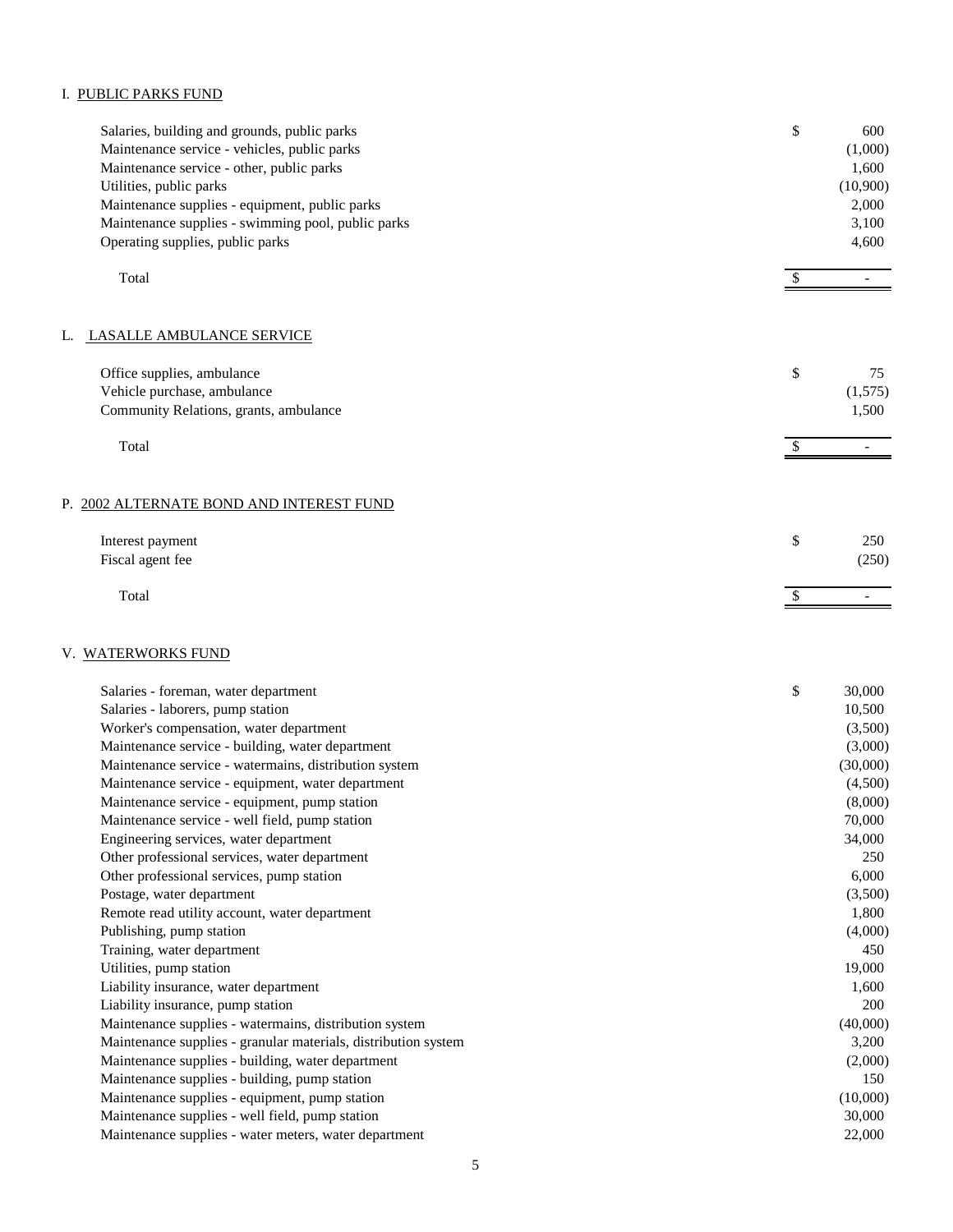| Operating supplies, pump station                       | 500       |
|--------------------------------------------------------|-----------|
| Small tools, water department                          | 650       |
| Fuel, water department                                 | 1,900     |
| Fuel, pump department                                  | 400       |
| Chemicals, pump station                                | (10,000)  |
| Equipment purchase, water department                   | (10,000)  |
| Equipment purchase, pump station                       | 1,400     |
| Hydrant purchase, water department                     | (4,000)   |
| Capital outlay / remote read program, water department |           |
| Contingency, water department                          | (111,500) |
|                                                        |           |

 $\int$ 

-

Total S

# W. SEWERAGE FUND

| Salaries regular, foreman, sewer                    | \$<br>2,562 |
|-----------------------------------------------------|-------------|
| Salaries overtime, foreman, sewer                   | 1,793       |
| Maintenance service - buildings/grounds, sewer      | (7, 355)    |
| Maintenance service - equipment, sewer              | 75          |
| Maintenance service - lab analysis, new sewer plant | (5,000)     |
| Maintenance service - lift station, sewer           | 2,500       |
| Maintenance service - lab equipment, sewer          | 6,300       |
| Maintenance service - sewer                         | (70,000)    |
| Legal services, other, sewer                        | 9,000       |
| Engineering services, sewer                         | (2,000)     |
| Permit fees, sewer                                  | 300         |
| Publishing, sewer                                   | 300         |
| Training expense, sewer                             | 250         |
| Utilities, sewer                                    | 8,000       |
| Liability insurance, sewer                          | 5,100       |
| Maintenance supplies - sewer                        | 175         |
| Maintenance supplies - building, sewer              | (3,000)     |
| Maintenance supplies - equipment, new sewer plant   | (5,000)     |
| Maintenance supplies - biosolids, sewer             | (3,000)     |
| Office supplies, sewer                              | 2,500       |
| Operating supplies - chlorinating, sewer            | 3,500       |
| Operating expenses, sewer                           | (2,000)     |
| Small tools, sewer                                  | 400         |
| Fuel - vehicle, sewer                               | 600         |
| Chemicals / waste water, sewer                      | (3,000)     |
| Chemicals / waste water, new sewer plant            | 3,500       |
| Equipment purchases, sewer                          | 5,500       |
| Equipment purchases, new sewer plant                | (5,000)     |
| Equipment replacement, sewer                        | (3,500)     |
| CDAP grant/Walnut/Crosat/23rd Street                | 56,000      |
| Capital outlay, CS03 project                        | 2,552       |
| Contingency, sewer                                  | (2,052)     |
|                                                     |             |

| Total | CD. |
|-------|-----|
|       | ъĐ. |

## AA. LASALLE T.I.F. I SPECIAL TAX ALLOCATION FUND

| Payment to developer, JC Whitney | 25,000    |
|----------------------------------|-----------|
| Transfer to T.I.F. V             | 54.471    |
| Contingency                      | (79, 471) |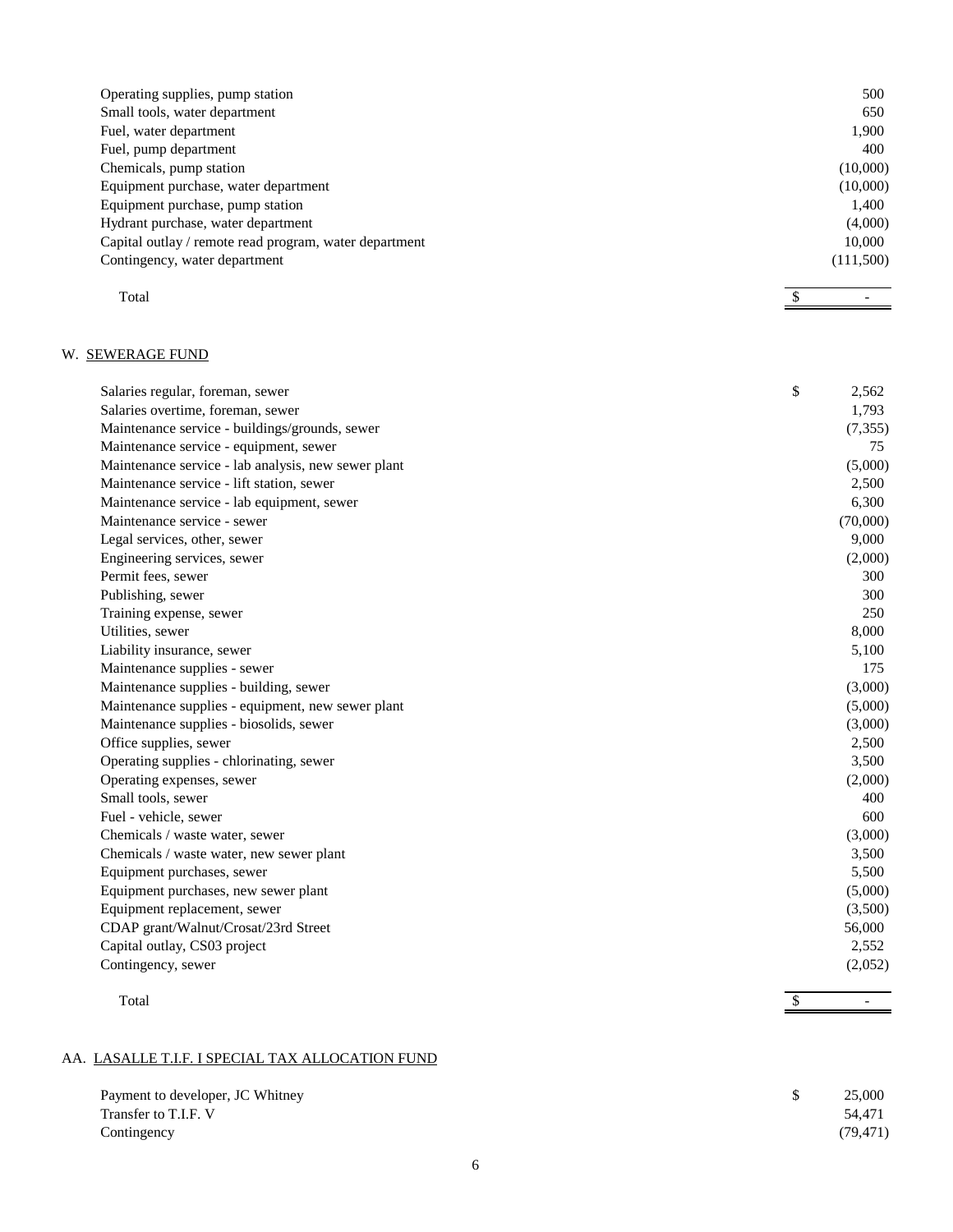| Total                                                                                        | \$                        |                          |
|----------------------------------------------------------------------------------------------|---------------------------|--------------------------|
|                                                                                              |                           |                          |
| BB. LASALLE T.I.F. II SPECIAL TAX ALLOCATION FUND                                            |                           |                          |
| Professional services, legal, T.I.F. II                                                      | \$                        | 7,702                    |
| Transfer to T.I.F. VIII                                                                      |                           | (7,702)                  |
| Total                                                                                        | $\boldsymbol{\mathsf{S}}$ | $\blacksquare$           |
|                                                                                              |                           |                          |
| CC. LASALLE T.I.F. III SPECIAL TAX ALLOCATION FUND                                           |                           |                          |
| Intergovernmental agreement/Waltham Grade                                                    | \$                        | 2                        |
| Payment to developer/JC Whitney                                                              |                           | 19,096                   |
| Transfer to Water and Sewer                                                                  |                           | (8, 562)                 |
| Legal service, retainer                                                                      |                           | (10, 536)                |
| Total                                                                                        | $\mathcal{S}$             | $\overline{\phantom{a}}$ |
| DD. LASALLE T.I.F. IV SPECIAL TAX ALLOCATION FUND<br>Professional services, legal, T.I.F. IV | \$                        | 3,320                    |
| Tax refund - LaSalle County, T.I.F. IV<br>Tax refund - Yaklich, T.I.F. IV                    |                           | (1,268)                  |
| Intergovernmental agreement/LaSalle Grade                                                    |                           | (400)<br>(14)            |
| Intergovernmental agreement/LP High School                                                   |                           | 1,242                    |
| Intergovernmental agreement/IVCC                                                             |                           | (6)                      |
| Payments to developer/Country Aire                                                           |                           | (2,060)                  |
| Payment to developer/North Terraces                                                          |                           | (814)                    |
| Total                                                                                        | \$                        | $\blacksquare$           |
|                                                                                              |                           |                          |
| HH. LASALLE T.I.F. VIII SPECIAL TAX ALLOCATION FUND                                          |                           |                          |
| Professional services, legal, T.I.F. VIII                                                    | \$                        | 234                      |
| Capital improvement/New water extension                                                      |                           | (234)                    |
| Total                                                                                        | \$                        | $\overline{a}$           |

SECTION 2: Should any section or provision of this Ordinance be declared invalid or unconstitutional, or in conflict with any other Section or provision of this Ordinance, the same shall continue in full force and effect.

SECTION 3: All Ordinances and parts of Ordinances or amendments thereof, which are in conflict herewith, are hereby repealed.

 SECTION 4: This Ordinance shall be in full force and effect immediately from and after its passage and approval and due publication according to law.

PRESENTED, PASSED AND ADOPTED at a regular meeting of the City Council of the City of LaSalle,